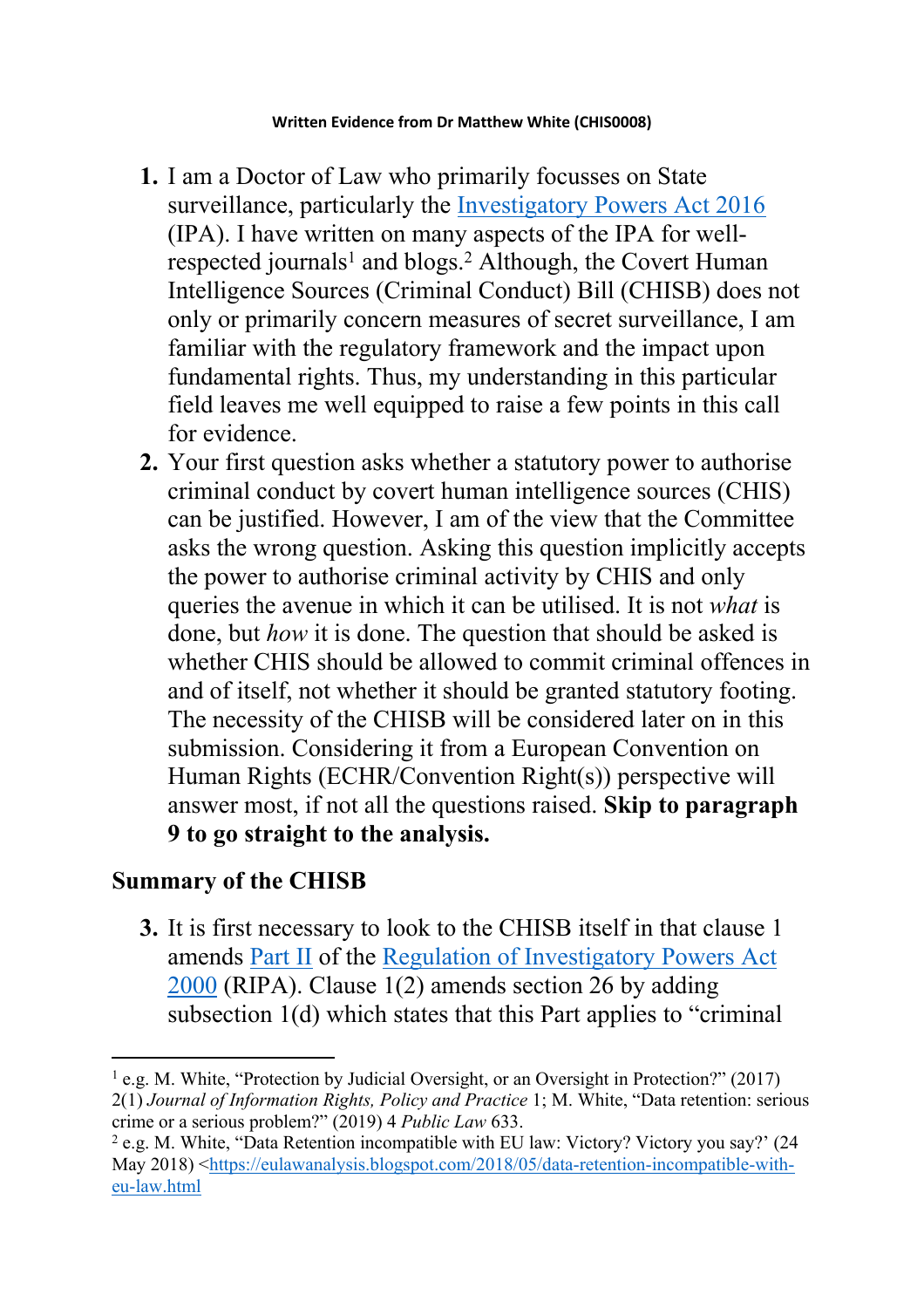conduct in the course of, or otherwise in connection with, the conduct of covert human intelligence sources". Clause 1(3) inserts subsection 8A which essentially describes subsection 1(d) as *any* crime committed in connection with CHIS.

- **4.** Clause 1(4) inserts subsection 6ZA into section 29 which separates CHIS criminal conduct and CHIS conduct in general. Clause 1(5) inserts subsection 29B which governs CHIS criminal conduct authorisations by designated persons. Section 29B(4) notes that said authorisations cannot be granted unless they are necessary on at least one ground of subsection  $(5)(5)$  is met, it is proportionate, and the arrangement satisfy the requirements that may be imposed by the Secretary of State. These grounds in subsection (5)(5) are national security, preventing or detecting crime or of disorder and the economic well-being of the UK. Subsection (5)(6) details that when considering the requirements of subsection (5)(4) (i.e. necessary, proportionate, satisfy the Secretary of State's requirements), account must be taken of whether the objective could be achieved without committing a crime. Subsection (5)(7) details that the [Human](https://www.legislation.gov.uk/ukpga/1998/42/contents) [Rights](https://www.legislation.gov.uk/ukpga/1998/42/contents) [Act](https://www.legislation.gov.uk/ukpga/1998/42/contents) [1998](https://www.legislation.gov.uk/ukpga/1998/42/contents) (HRA) must be taken into account so far as it is relevant.
- **5.** Subsection (5)(8) further details authorised CHIS criminal conduct as conduct specified by an authorisation and is carried out for the purpose of, or in connection with the investigation or operation specified or described. Subsection (5)(9) details that CHIS criminal conduct ceases to have effect once an authorisation ceases to have effect so far as it relates to the CHIS, meaning an authorisation could still be valid for a different CHIS.
- **6.** Subsection (5)(10) denotes that the Secretary of State may impose, by order, restrictions or requirements on authorisations.
- **7.** Clause 2 inserts Part A1 into Schedule 1 into RIPA regarding the relevant public authorities for the purposes of CHIS criminal conduct. This includes any police force, the National Crime Agency, Serious Fraud Office, any intelligence service, any armed forces, Her Majesty's Revenues and Customs, the Department for Health and Social Care, the Home Office, the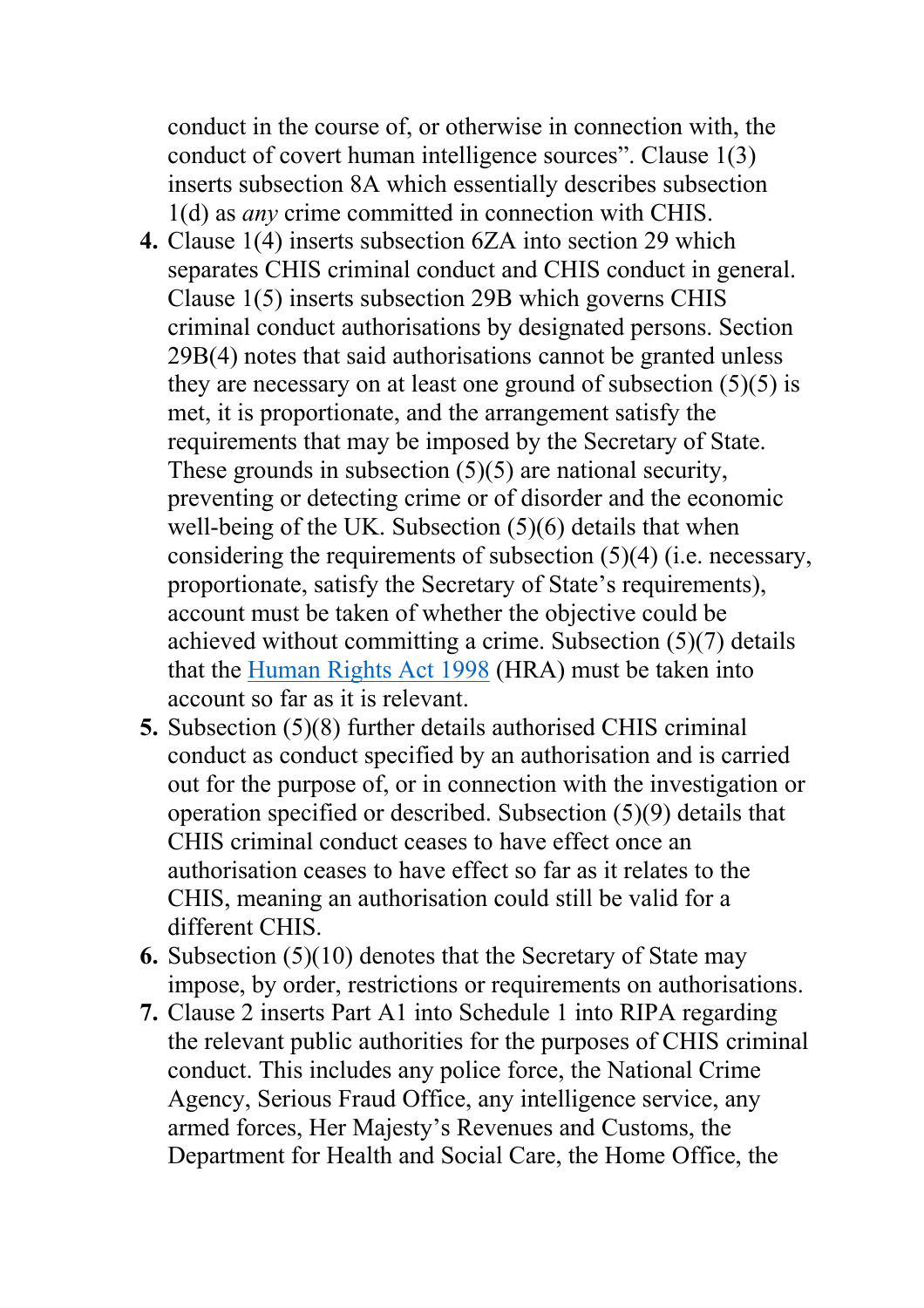Ministry of Justice, the Competition and Markets Authority, the Environment Agency, the Financial Conduct Authority, the Food Standards Agency and the Gambling Commission.

**8.** Clause 4 amends the IPA) by inserting subsection (4A) into section 229 to review the grant of authorisations. It also inserts paragraph (ba) into section 234(2) which includes information about the use of power in reports.

## **Legality under the ECHR**

- **9.** The CHISB undoubtedly has human rights implications. The Government's [ECHR](https://publications.parliament.uk/pa/bills/cbill/58-01/0188/CHIS%20(CC)%20Bill%20-%20ECHR%20Memo%20FINAL.pdf) [memorandum](https://publications.parliament.uk/pa/bills/cbill/58-01/0188/CHIS%20(CC)%20Bill%20-%20ECHR%20Memo%20FINAL.pdf) explains as such (para 12). However, the memorandum does not detail the severity of interference because it "would be impossible to seek to identify which if any of the Convention rights may or may not be engaged by any particular authorisation of criminal conduct" (para 12). Therefore, the question becomes *why* would it be impossible to determine which Convention Rights would be engaged?
- **10.** Article 8 is a suitable starting point, for example, in the ongoing Spycops scandal, police have [admitted](https://policespiesoutoflives.org.uk/admissions-in-human-rights-case-highlights-needs-for-limits-on-intrusion-by-undercover-police/) to violating Article 8 due to the unlawful surveillance and the deceptive intimate and sexual relationship that occurred. Under the jurisprudence of Article 8, any interference with it must be "in accordance with the law". This not only requires the law to be accessible, but foreseeable.
- **11.** Accessibility requires details of the arrangements made to be accessible to the public (*[Liberty](http://hudoc.echr.coe.int/eng?i=001-87207) [v](http://hudoc.echr.coe.int/eng?i=001-87207) [UK](http://hudoc.echr.coe.int/eng?i=001-87207)*, [66]). Audits by the Investigatory Powers Commissioner (IPC) is not sufficient (*[Liberty](http://hudoc.echr.coe.int/eng?i=001-87207) [v](http://hudoc.echr.coe.int/eng?i=001-87207) [UK](http://hudoc.echr.coe.int/eng?i=001-87207)*, [67]) for ECHR compliance.
- **12.** Foreseeability requires the law to be formulated in a way that is sufficiently precise in that it enables (with appropriate advice) any individual to regulate their conduct (*[S](http://hudoc.echr.coe.int/eng?i=001-90051) [and](http://hudoc.echr.coe.int/eng?i=001-90051) [Marper](http://hudoc.echr.coe.int/eng?i=001-90051)*, [95]). To meet this requirement, domestic law "*must* afford adequate legal protection against arbitrariness and accordingly indicate with sufficient clarity the scope of discretion conferred on the competent authorities and the manner of its exercise" (*[S](http://hudoc.echr.coe.int/eng?i=001-90051) [and](http://hudoc.echr.coe.int/eng?i=001-90051) [Marper](http://hudoc.echr.coe.int/eng?i=001-90051)*, [95]). The European Court went onto note that it is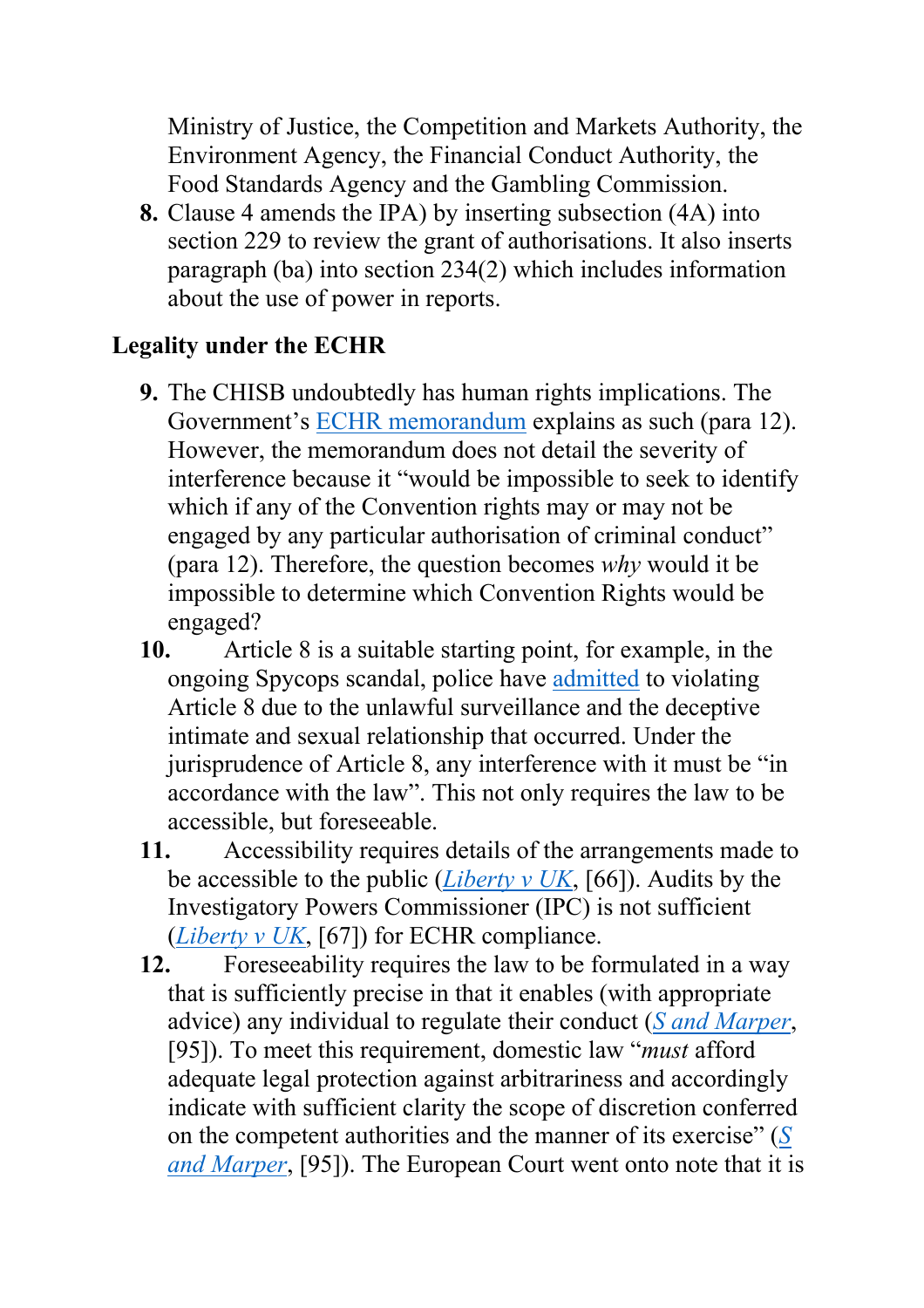*essential* measures such as "secret surveillance covert intelligence-gathering" have "clear, detailed rules governing the scope and application of measures" (*[S](http://hudoc.echr.coe.int/eng?i=001-90051) [and](http://hudoc.echr.coe.int/eng?i=001-90051) [Marper](http://hudoc.echr.coe.int/eng?i=001-90051)*, [99]). The rules must also be binding (*[Valenzuela](http://hudoc.echr.coe.int/eng?i=001-58208) [Contreras](http://hudoc.echr.coe.int/eng?i=001-58208) [v](http://hudoc.echr.coe.int/eng?i=001-58208) [Spain](http://hudoc.echr.coe.int/eng?i=001-58208)*, [60]).

- 13. Given that secret surveillance and covert intelligencegathering are treated in the same regard, the rules governing the former, should be applied to the latter. Therefore, in relation to the foreseeability of secret surveillance measures (and therefore, by extension CHIS criminal conduct) requires that the *nature of offences* must be delineated (*[Sefilyan](http://hudoc.echr.coe.int/eng?i=001-113296) [v](http://hudoc.echr.coe.int/eng?i=001-113296) [Armenia](http://hudoc.echr.coe.int/eng?i=001-113296)*, [125-126]). This is especially so when the exercise of the power is conducted by the executive in secret as it would be contrary to the rule of law for said power to be utilised in an unfettered manner (*[Sefilyan](http://hudoc.echr.coe.int/eng?i=001-113296) [v](http://hudoc.echr.coe.int/eng?i=001-113296) [Armenia](http://hudoc.echr.coe.int/eng?i=001-113296)*, [125-126]).
- **14.** The CHISB constantly refers to "criminal conduct". And the grounds for authorising them, one at least is the prevention and detection of "crime" and/or "disorder". The CHISB makes no attempts to define these terms, and thus it applies to *any* crime/instance of disorder. The European Court of Human Rights have noted their concerns with laws that allow measures in respect of a very wide range of criminal offences because they do not provide adequate protection against abuse by the State.<sup>3</sup> Where the nature of offences is nowhere defined, such as "crime" and "disorder", (and therefore does not [limit](https://www.gardencourtchambers.co.uk/news/the-covert-human-intelligence-sources-criminal-conduct-bill-2020) them) this will violate Article 8 for not being "in accordance with the law".<sup>4</sup> Even if the Government were to introduce a "serious crime" threshold, this currently, as envisioned in the IPA does not satisfy legality *either*.<sup>5</sup> Terminology such as "national security" and "economic well-being" suffer from the same problems in relation to its lack of definition, limitation and its nature, and too would ultimately violate Article 8.<sup>6</sup> Similarly, for example, [the](https://labourlist.org/2020/10/joint-statement-by-unions-mps-and-campaigners-on-chis-spycops-bill/)

- <sup>5</sup> M. White, "Data retention: serious crime or a serious problem?" (2019) 4 *Public Law* 633.
- <sup>6</sup> M. White, "Coronaveillance: Coronavirus, a threat to national security, economic wellbeing and serious crime? Exposing pre-existing and *ex post facto* deficiencies in the Investigatory Powers Act?" *European Human Rights Law Review* (forthcoming).

<sup>3</sup> M. White, "Data retention: serious crime or a serious problem?" (2019) 4 *Public Law* 633, 639.

<sup>4</sup> M. White, "Data retention: serious crime or a serious problem?" (2019) 4 *Public Law* 633, 639.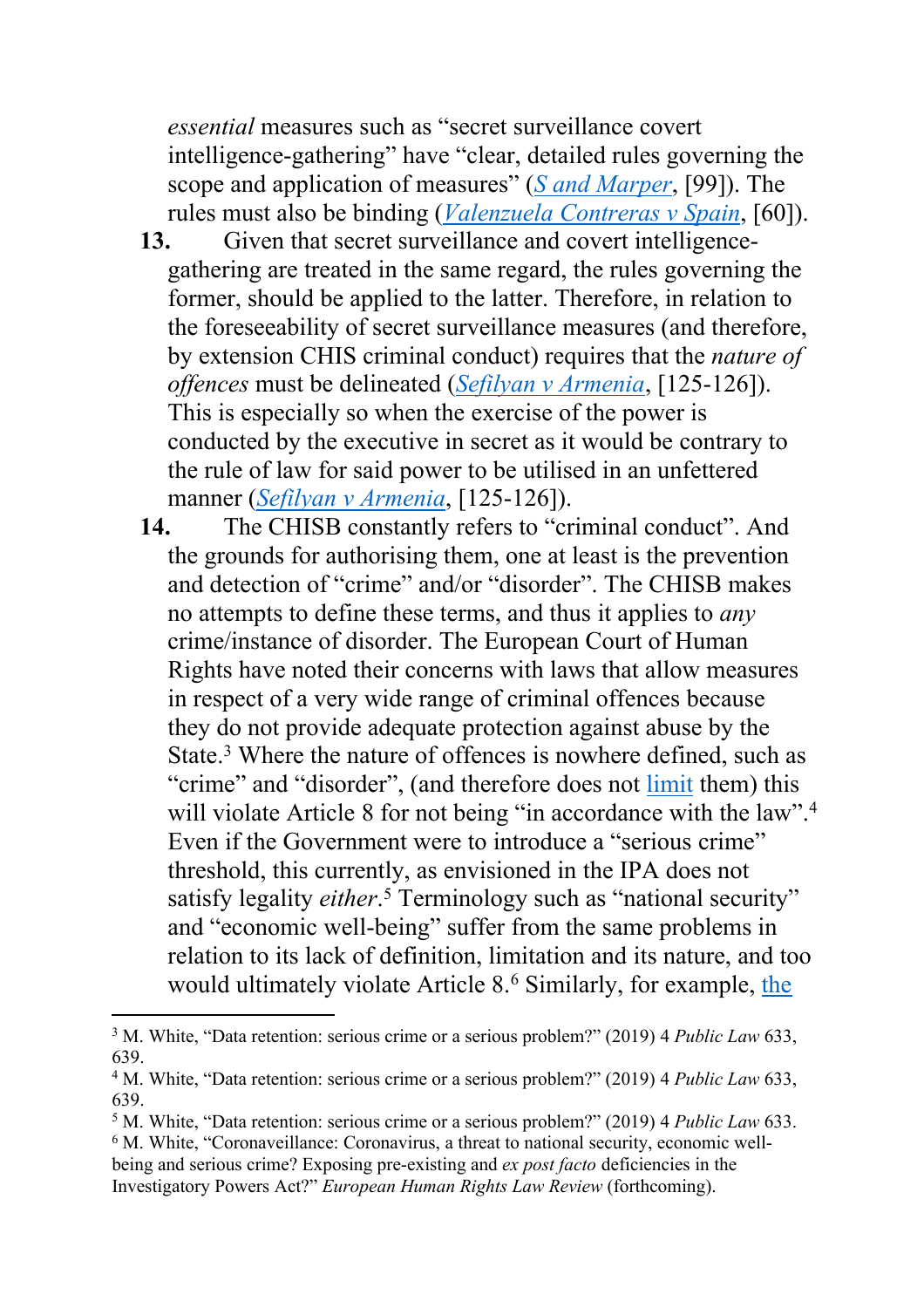[infiltration](https://labourlist.org/2020/10/joint-statement-by-unions-mps-and-campaigners-on-chis-spycops-bill/) [of](https://labourlist.org/2020/10/joint-statement-by-unions-mps-and-campaigners-on-chis-spycops-bill/) [trade](https://labourlist.org/2020/10/joint-statement-by-unions-mps-and-campaigners-on-chis-spycops-bill/) [unions](https://labourlist.org/2020/10/joint-statement-by-unions-mps-and-campaigners-on-chis-spycops-bill/) would trigger the applica[ti](http://hudoc.echr.coe.int/eng?i=001-113335)on of [b](http://hudoc.echr.coe.int/eng?i=001-113335)oth Articles 10 and 11 (*[Trade](http://hudoc.echr.coe.int/eng?i=001-113335) [Union](http://hudoc.echr.coe.int/eng?i=001-113335) [of](http://hudoc.echr.coe.int/eng?i=001-113335) [the](http://hudoc.echr.coe.int/eng?i=001-113335) [Police](http://hudoc.echr.coe.int/eng?i=001-113335) [in](http://hudoc.echr.coe.int/eng?i=001-113335) [the](http://hudoc.echr.coe.int/eng?i=001-113335) [Slovak](http://hudoc.echr.coe.int/eng?i=001-113335) [Republic](http://hudoc.echr.coe.int/eng?i=001-113335) [and](http://hudoc.echr.coe.int/eng?i=001-113335) [Others](http://hudoc.echr.coe.int/eng?i=001-113335) [v.](http://hudoc.echr.coe.int/eng?i=001-113335) [Slovakia](http://hudoc.echr.coe.int/eng?i=001-113335)*, [51-52]) and would too violate them for not being "in accordance with the law" (*[Segerstedt-](http://hudoc.echr.coe.int/eng?i=001-75591)[Wiberg](http://hudoc.echr.coe.int/eng?i=001-75591) [and](http://hudoc.echr.coe.int/eng?i=001-75591) [others](http://hudoc.echr.coe.int/eng?i=001-75591) [v](http://hudoc.echr.coe.int/eng?i=001-75591) [Sweden](http://hudoc.echr.coe.int/eng?i=001-75591)*, [107]).

- **15.** Due to the lack of limitations on what criminal activity is permissible, this permits authorisations to authorise murder, sexual offences, torture and deprivation of liberty etc. All of which engage Articles 2, 3, 5 and 8 at the very least. The [Home](https://publications.parliament.uk/pa/bills/cbill/58-01/0188/CHIS%20(CC)%20Bill%20-%20ECHR%20Memo%20FINAL.pdf) [Office](https://publications.parliament.uk/pa/bills/cbill/58-01/0188/CHIS%20(CC)%20Bill%20-%20ECHR%20Memo%20FINAL.pdf) has argued that due to the HRA, the public authorities in question cannot authorise conduct which breaches Convention Rights (para 6). The Home Office [also](https://publications.parliament.uk/pa/bills/cbill/58-01/0188/CHIS%20(CC)%20Bill%20-%20ECHR%20Memo%20FINAL.pdf) relies (para 4) upon the Investigatory Powers Tribunal (IPT) in the *Third Direction* case where they noted that "there is nothing inherent in the policy which creates a significant risk of a breach of Article 3 or indeed any other Convention right" (*[Privacy](https://www.bailii.org/uk/cases/UKIPTrib/2019/IPT_17_186_CH.html) [International](https://www.bailii.org/uk/cases/UKIPTrib/2019/IPT_17_186_CH.html) [&](https://www.bailii.org/uk/cases/UKIPTrib/2019/IPT_17_186_CH.html) [Ors](https://www.bailii.org/uk/cases/UKIPTrib/2019/IPT_17_186_CH.html) [v](https://www.bailii.org/uk/cases/UKIPTrib/2019/IPT_17_186_CH.html) [Secretary](https://www.bailii.org/uk/cases/UKIPTrib/2019/IPT_17_186_CH.html) [of](https://www.bailii.org/uk/cases/UKIPTrib/2019/IPT_17_186_CH.html) [State](https://www.bailii.org/uk/cases/UKIPTrib/2019/IPT_17_186_CH.html) [For](https://www.bailii.org/uk/cases/UKIPTrib/2019/IPT_17_186_CH.html) [Foreign](https://www.bailii.org/uk/cases/UKIPTrib/2019/IPT_17_186_CH.html) [and](https://www.bailii.org/uk/cases/UKIPTrib/2019/IPT_17_186_CH.html) [Commonwealth](https://www.bailii.org/uk/cases/UKIPTrib/2019/IPT_17_186_CH.html) [Affairs](https://www.bailii.org/uk/cases/UKIPTrib/2019/IPT_17_186_CH.html) [&](https://www.bailii.org/uk/cases/UKIPTrib/2019/IPT_17_186_CH.html) [Ors](https://www.bailii.org/uk/cases/UKIPTrib/2019/IPT_17_186_CH.html)*, [100]). However, not only was this judgment a 3:2 split [\(meaning](https://www.gardencourtchambers.co.uk/news/the-covert-human-intelligence-sources-criminal-conduct-bill-2020) [that](https://www.gardencourtchambers.co.uk/news/the-covert-human-intelligence-sources-criminal-conduct-bill-2020) [there](https://www.gardencourtchambers.co.uk/news/the-covert-human-intelligence-sources-criminal-conduct-bill-2020) [is](https://www.gardencourtchambers.co.uk/news/the-covert-human-intelligence-sources-criminal-conduct-bill-2020) [no](https://www.gardencourtchambers.co.uk/news/the-covert-human-intelligence-sources-criminal-conduct-bill-2020) [certainty](https://www.gardencourtchambers.co.uk/news/the-covert-human-intelligence-sources-criminal-conduct-bill-2020) [it](https://www.gardencourtchambers.co.uk/news/the-covert-human-intelligence-sources-criminal-conduct-bill-2020) [will](https://www.gardencourtchambers.co.uk/news/the-covert-human-intelligence-sources-criminal-conduct-bill-2020) [survive](https://www.gardencourtchambers.co.uk/news/the-covert-human-intelligence-sources-criminal-conduct-bill-2020) [an](https://www.gardencourtchambers.co.uk/news/the-covert-human-intelligence-sources-criminal-conduct-bill-2020) [appeal\)](https://www.gardencourtchambers.co.uk/news/the-covert-human-intelligence-sources-criminal-conduct-bill-2020) it serves as to [further](https://ukconstitutionallaw.org/2020/07/24/daniella-lock-the-third-direction-case-part-two-the-doctrine-of-necessary-implication-and-uncertainty-in-national-security-law/) [undermine](https://ukconstitutionallaw.org/2020/07/24/daniella-lock-the-third-direction-case-part-two-the-doctrine-of-necessary-implication-and-uncertainty-in-national-security-law/) [the](https://ukconstitutionallaw.org/2020/07/24/daniella-lock-the-third-direction-case-part-two-the-doctrine-of-necessary-implication-and-uncertainty-in-national-security-law/) [rule](https://ukconstitutionallaw.org/2020/07/24/daniella-lock-the-third-direction-case-part-two-the-doctrine-of-necessary-implication-and-uncertainty-in-national-security-law/) [of](https://ukconstitutionallaw.org/2020/07/24/daniella-lock-the-third-direction-case-part-two-the-doctrine-of-necessary-implication-and-uncertainty-in-national-security-law/) [law.](https://ukconstitutionallaw.org/2020/07/24/daniella-lock-the-third-direction-case-part-two-the-doctrine-of-necessary-implication-and-uncertainty-in-national-security-law/)
- **16.** Additionally, Lord Kerr has noted that:

The fact that it is exercised sparingly has no direct bearing on its legality. A power on which there are insufficient legal constraints does not become legal simply because those who may have resort to it, exercise self-restraint. *It is the potential reach of the power rather than its actual use by which its legality must be judged* (*[Beghal](https://www.supremecourt.uk/cases/docs/uksc-2013-0243-judgment.pdf) [v](https://www.supremecourt.uk/cases/docs/uksc-2013-0243-judgment.pdf) [DPP](https://www.supremecourt.uk/cases/docs/uksc-2013-0243-judgment.pdf)*, [102]).

**17.** This was a view endorsed by the European Court of Human Rights on appeal (*Beghal v UK*, [33-36]). Thus, it is no answer to suggest that the HRA prohibits public authorities in engaging in criminal activity which would otherwise breach the ECHR when there are no constraints within the CHISB itself. Nor is reliance upon the IPT appropriate. As can be seen from the IPA, a breach of the ECHR in and of itself is not even sufficient to notify victims of a violation (see [section](https://www.legislation.gov.uk/ukpga/2016/25/section/231/enacted) [231\)](https://www.legislation.gov.uk/ukpga/2016/25/section/231/enacted) thus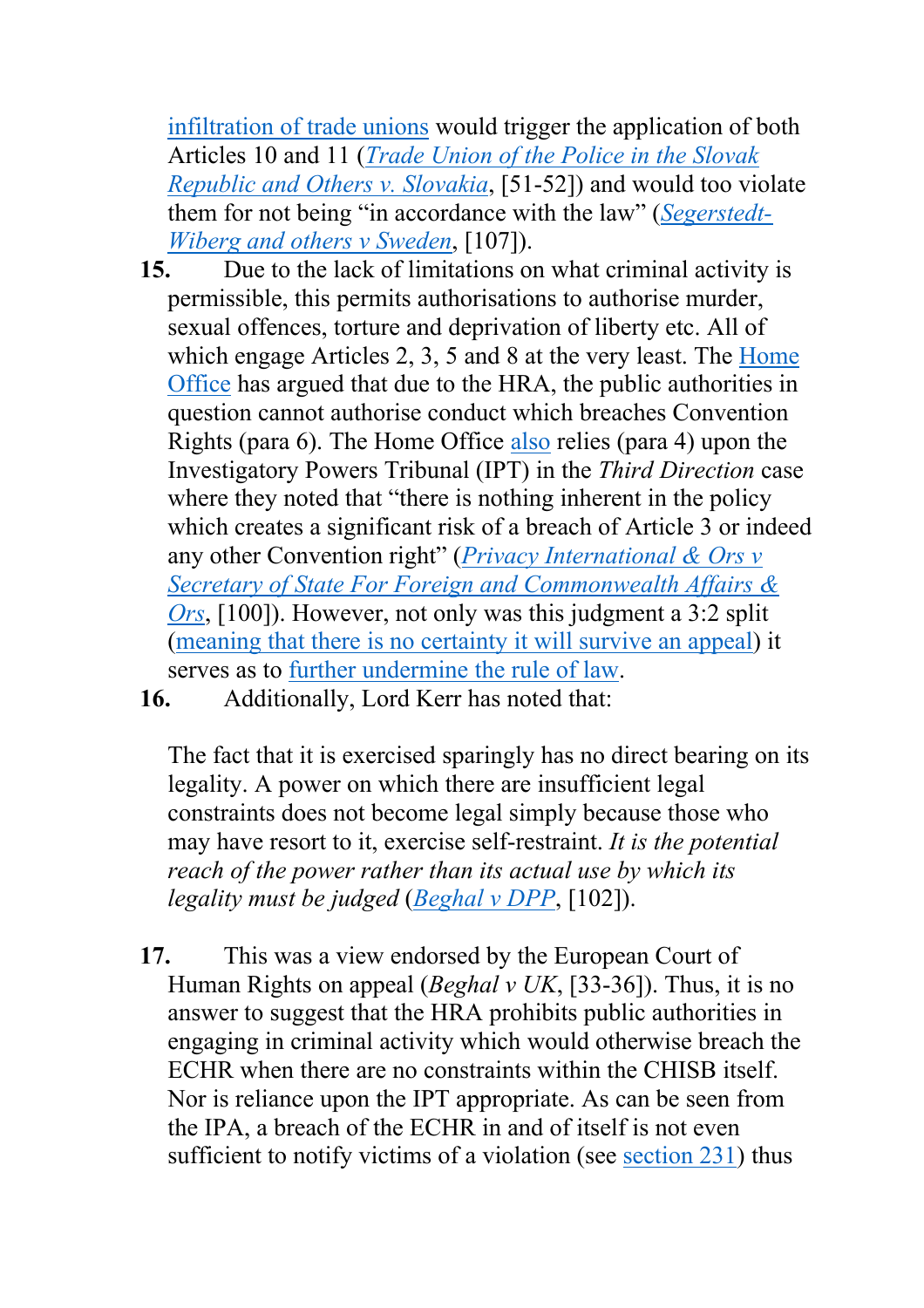this demonstrates that the Government is quite capable of turning the HRA into a fig leaf.

- **18.** Consequently, because criminal activity is not defined, it does not prevent the most heinous crimes. Article 2(1) prohibits the intentional taking of life (*[Centre](http://hudoc.echr.coe.int/eng?i=001-145577) [for](http://hudoc.echr.coe.int/eng?i=001-145577) [Legal](http://hudoc.echr.coe.int/eng?i=001-145577) [Resources](http://hudoc.echr.coe.int/eng?i=001-145577) [on](http://hudoc.echr.coe.int/eng?i=001-145577) [behalf](http://hudoc.echr.coe.int/eng?i=001-145577) [of](http://hudoc.echr.coe.int/eng?i=001-145577) [Valentin](http://hudoc.echr.coe.int/eng?i=001-145577) [Câmpeanu](http://hudoc.echr.coe.int/eng?i=001-145577) [v](http://hudoc.echr.coe.int/eng?i=001-145577) [Romania](http://hudoc.echr.coe.int/eng?i=001-145577)*, [130]) and Article 3 absolutely prohibits torture, inhumane or degrading treatment (*[Chahal](http://hudoc.echr.coe.int/eng?i=001-58004) [v](http://hudoc.echr.coe.int/eng?i=001-58004) [UK](http://hudoc.echr.coe.int/eng?i=001-58004)*, [79]). This again puts the CHISB directly in contrast with the ECHR.
- **19.** Foreseeability also requires there is an adequate indication of the conditions and circumstances when authorities are empowered to resort to measures.<sup>7</sup> The European Court of Human Rights were aware that the risks of arbitrariness are evident when the power vested in the executive is done so in secret, thus requiring *particularly precise laws.<sup>8</sup>* Because the CHISB does not indicate in *what* circumstances an authorisation may be utilised, as all that is required is a connection to an investigation or operation, this ultimately grants unfettered discretion. This becomes ever-more problematic when for example, the police are institutionally racist, and this seeps [into](https://www.crimeandjustice.org.uk/sites/crimeandjustice.org.uk/files/Spycops%20in%20context%20%E2%80%93%20a%20brief%20history%20of%20political%20policing%20in%20Britain_0.pdf) [their](https://www.crimeandjustice.org.uk/sites/crimeandjustice.org.uk/files/Spycops%20in%20context%20%E2%80%93%20a%20brief%20history%20of%20political%20policing%20in%20Britain_0.pdf) [covert](https://www.crimeandjustice.org.uk/sites/crimeandjustice.org.uk/files/Spycops%20in%20context%20%E2%80%93%20a%20brief%20history%20of%20political%20policing%20in%20Britain_0.pdf) [actions.](https://www.crimeandjustice.org.uk/sites/crimeandjustice.org.uk/files/Spycops%20in%20context%20%E2%80%93%20a%20brief%20history%20of%20political%20policing%20in%20Britain_0.pdf) The [abuse](https://www.gardencourtchambers.co.uk/news/the-covert-human-intelligence-sources-criminal-conduct-bill-2020) of CHISB is clear, and therefore cannot be "in accordance with the law".
- **20.** The European Court have noted that when definitions are lacking, judicial authorisation may be a sufficient safeguard (*[Roman](http://hudoc.echr.coe.int/eng?i=001-159324) [Zakharov](http://hudoc.echr.coe.int/eng?i=001-159324) [v](http://hudoc.echr.coe.int/eng?i=001-159324) [Russia](http://hudoc.echr.coe.int/eng?i=001-159324)*, [249]). However, as the CHISB demonstrates, authorisation/and restrictions thereof lays with the Secretary of State and a designated person, which neither are independent (*[Roman](http://hudoc.echr.coe.int/eng?i=001-159324) [Zakharov](http://hudoc.echr.coe.int/eng?i=001-159324) [v](http://hudoc.echr.coe.int/eng?i=001-159324) [Russia](http://hudoc.echr.coe.int/eng?i=001-159324)*, [258]).<sup>9</sup> Similarly, on some occasions, the European Court of Human Rights (though in relation to interception, the principles are still transferrable) have urged that that "the *body issuing authorisations for interception should be independent* and that there *must be either*

<sup>7</sup> M. White, "Data retention: serious crime or a serious problem?" (2019) 4 *Public Law* 633, 637.

<sup>8</sup> M. White, "Data retention: serious crime or a serious problem?" (2019) 4 *Public Law* 633, 637.

<sup>9</sup> M. White, "Protection by Judicial Oversight, or an Oversight in Protection?" (2017) 2(1) *Journal of Information Rights, Policy and Practice* 1, 10.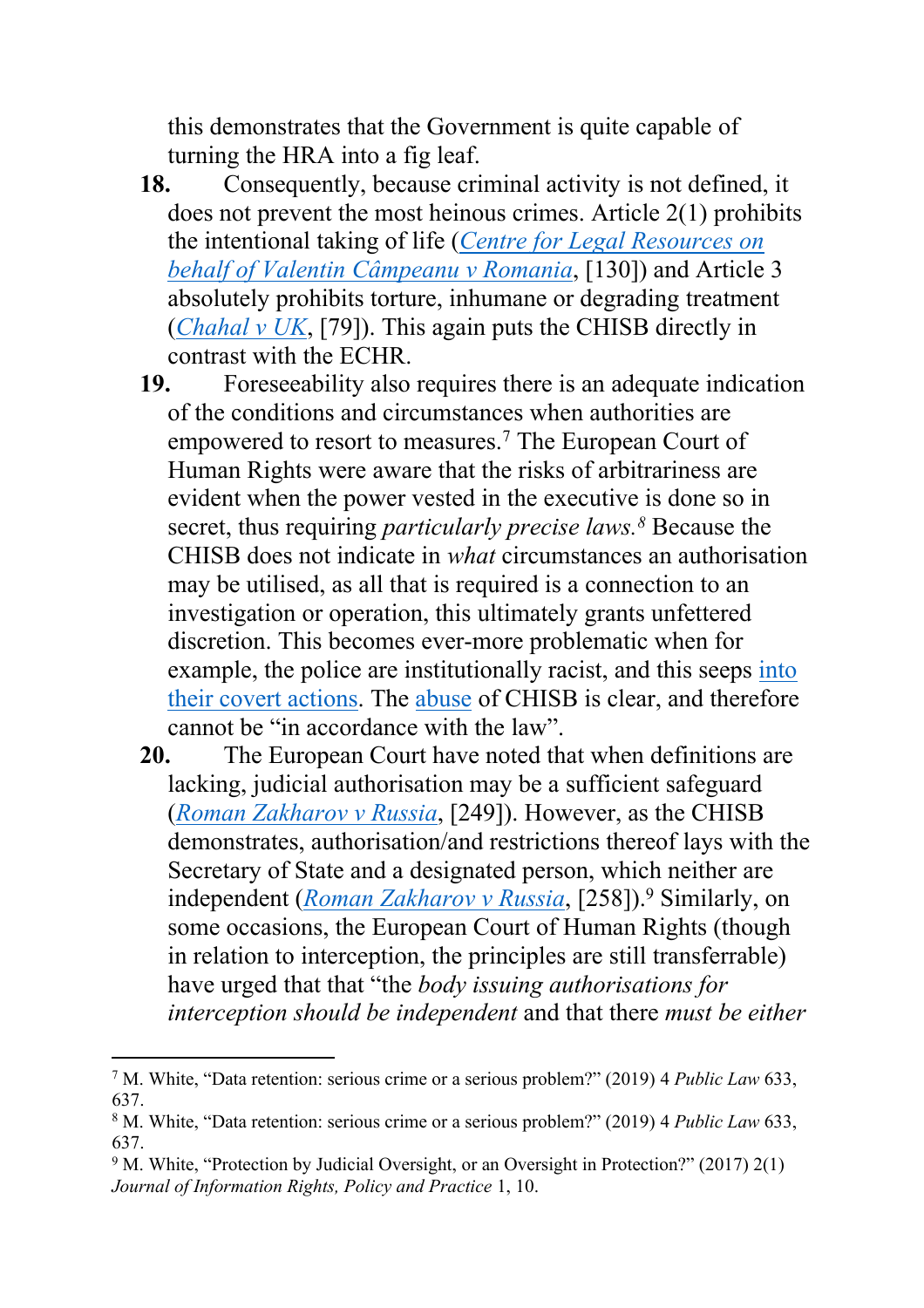*judicial control or control by an independent body over the issuing body's activity*".<sup>10</sup>

**21.** A safeguard the European Court of Human Rights insists on is the prevention of arbitrariness ((*[Roman](http://hudoc.echr.coe.int/eng?i=001-159324) [Zakharov](http://hudoc.echr.coe.int/eng?i=001-159324) [v](http://hudoc.echr.coe.int/eng?i=001-159324) [Russia](http://hudoc.echr.coe.int/eng?i=001-159324)*, [259]). The Judicial Commissioners (JC) in their role under the CHISB does not require them to [assess](https://www.gardencourtchambers.co.uk/news/the-covert-human-intelligence-sources-criminal-conduct-bill-2020) [legality.](https://www.gardencourtchambers.co.uk/news/the-covert-human-intelligence-sources-criminal-conduct-bill-2020) However, even the power authorise was transferred to a JC, they are structurally unable make much difference due to the problematic phraseology. Additionally, even if they were given the same authorisation powers as they possess in the IPA, this *too* would still contravene the ECHR, $<sup>11</sup>$  because it would just transfer the</sup> unfettered power to the JCs, which they should not possess in the first instance (*[Sefilyan](http://hudoc.echr.coe.int/eng?i=001-113296) [v](http://hudoc.echr.coe.int/eng?i=001-113296) [Armenia](http://hudoc.echr.coe.int/eng?i=001-113296)*, [125-126]). Furthermore, the IPT is subject to [extraordinary](https://www.gardencourtchambers.co.uk/news/the-covert-human-intelligence-sources-criminal-conduct-bill-2020) [rules](https://www.gardencourtchambers.co.uk/news/the-covert-human-intelligence-sources-criminal-conduct-bill-2020) [of](https://www.gardencourtchambers.co.uk/news/the-covert-human-intelligence-sources-criminal-conduct-bill-2020) [secrecy,](https://www.gardencourtchambers.co.uk/news/the-covert-human-intelligence-sources-criminal-conduct-bill-2020) and is subject to *intense* criticisms by many.<sup>12</sup>

## **Necessity of the CHISB**

**22.** For measures to be ECHR compliant they must also be necessary. This requires a pressing social need, which must be more than desirable or reasonable (*[Handyside](http://hudoc.echr.coe.int/eng?i=001-57499) [v](http://hudoc.echr.coe.int/eng?i=001-57499) [UK](http://hudoc.echr.coe.int/eng?i=001-57499)*, [48]). As the previously Committee explained "[t]here must be a sufficient factual basis for believing that there was a real danger to the interest which the State claims there was a pressing social need to protect" (Joint Committee on Human Rights, First Report (2000–01), HL 42/HC 296). Given that the CHISB does not explicitly prevent murder, torture, sexual violence etc, Article 2:

[I]ndicates that *a stricter and more compelling test of necessity* must be employed from that normally applicable when

<sup>10</sup> M. White, "The Threat to the UK's Independent and Impartial Surveillance Oversight Comes Not Just from the Outside, but from Within" (2019) 5 *European Human Rights Law Review* 512, 519.

<sup>&</sup>lt;sup>11</sup> M. White, "Coronaveillance: Coronavirus, a threat to national security, economic wellbeing and serious crime? Exposing pre-existing and *ex post facto* deficiencies in the Investigatory Powers Act?" *European Human Rights Law Review* (forthcoming).

<sup>12</sup> M. White, "The Threat to the UK's Independent and Impartial Surveillance Oversight Comes Not Just from the Outside, but from Within" (2019) 5 *European Human Rights Law Review* 512, 514.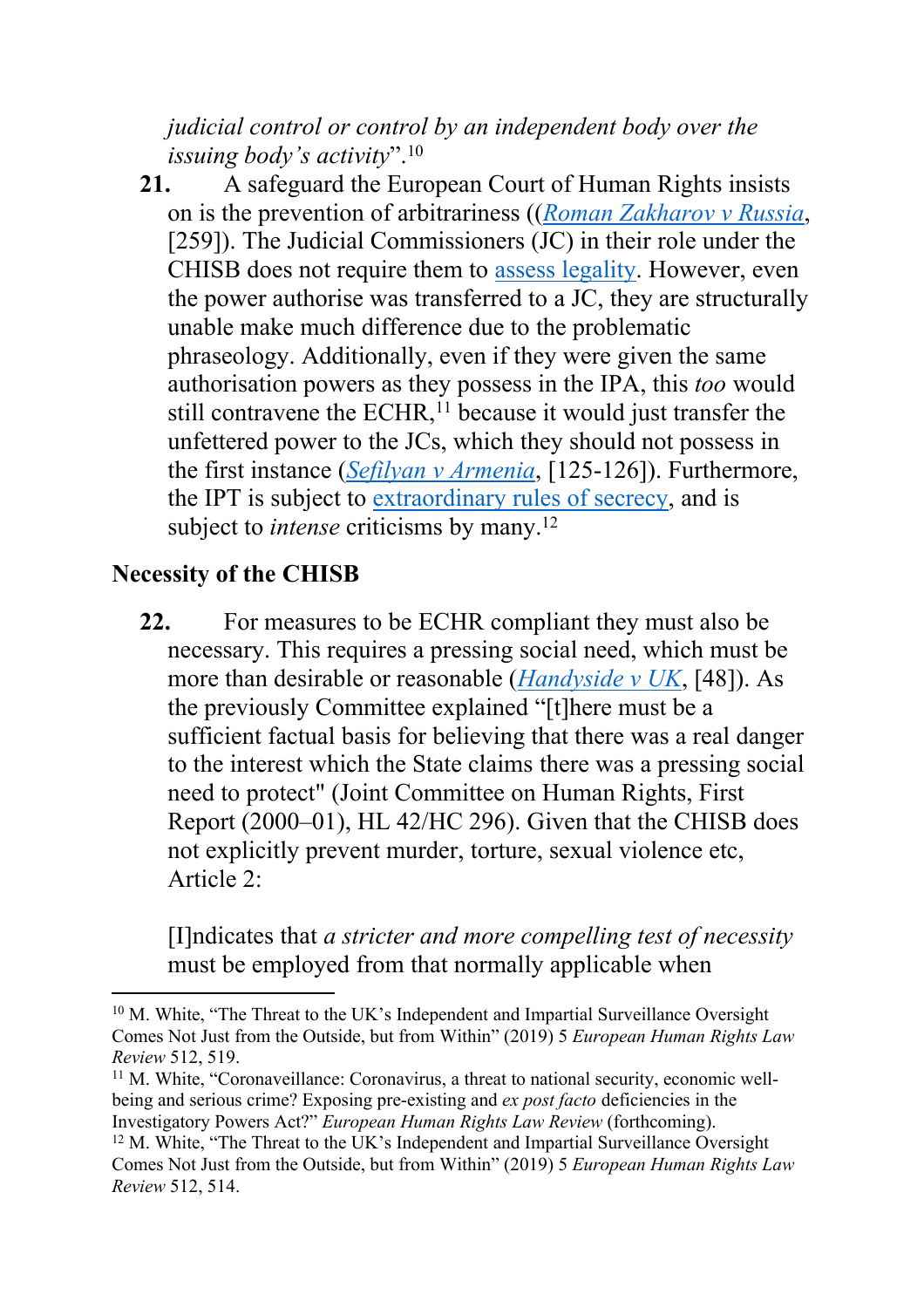determining whether State action is "necessary in a democratic society" under paragraph 2 of Articles 8 to 11 (art. 8-2, art. 9-2, art. 10-2, art. 11-2) of the Convention. In particular, the force used must be strictly proportionate to the achievement of the aims set out in sub-paragraphs 2 (a), (b) and (c) of Article 2 (art. 2-2-a-b-c). 150. In keeping with the importance of this provision (art. 2) in a democratic society, the Court must, in making its assessment, subject deprivations of life to the most careful scrutiny, particularly where deliberate lethal force is used, taking into consideration not only the actions of the agents of the State who actually administer the force but also all the surrounding circumstances including such matters as the planning and control of the actions under examination" (*[McCain](http://hudoc.echr.coe.int/eng?i=001-57943) [and](http://hudoc.echr.coe.int/eng?i=001-57943) [others](http://hudoc.echr.coe.int/eng?i=001-57943) [v](http://hudoc.echr.coe.int/eng?i=001-57943) [UK](http://hudoc.echr.coe.int/eng?i=001-57943)*, [149-150])

**23.** Thus, this is stricter than the strict necessity that the European Court of Human Rights requires for secret surveillance (*[Klass](http://hudoc.echr.coe.int/eng?i=001-57510) [and](http://hudoc.echr.coe.int/eng?i=001-57510) [others](http://hudoc.echr.coe.int/eng?i=001-57510) [v](http://hudoc.echr.coe.int/eng?i=001-57510) [Germany](http://hudoc.echr.coe.int/eng?i=001-57510)*, [42]). Furthermore, the applicability of Article 2 extends to situations where the State puts a person's life at risk even if they survive, even if the intention was not to kill (*[Makaratzis](http://hudoc.echr.coe.int/eng?i=001-67820) [v](http://hudoc.echr.coe.int/eng?i=001-67820) [Greece](http://hudoc.echr.coe.int/eng?i=001-67820)*, [55]). Given that the *Third Direction* case was only 3:2 majority and the Government has not or has *ever* tried to justify CHIS criminal conduct in the interests of national security, it should not be seen as a given that this power is even necessary. How can one "critique and examine"<sup>13</sup> this point of view when the case has never been made? Where is the [operational](https://www.gov.uk/government/publications/investigatory-powers-bill-overarching-documents) [case](https://www.gov.uk/government/publications/investigatory-powers-bill-overarching-documents) as there was with the IPA? The *only* reason why this is even known about or discussed is because of the legal challenges brought upon by [Privacy](https://privacyinternational.org/legal-action/third-direction-challenge) [International](https://privacyinternational.org/legal-action/third-direction-challenge) [and](https://privacyinternational.org/legal-action/third-direction-challenge) [Reprieve](https://privacyinternational.org/legal-action/third-direction-challenge). Rushing the CHISB through Parliament during the middle of a global pandemic is not an effective way to scrutinise the necessity, even if national security is a justification. National security should never be used as a trump card,  $14$  because even if there was a compelling

<sup>14</sup> M. Johnson and C. Gearty, "Civil liberties and the challenge of terrorism" in A.Park et all (eds.) *British Social Attitudes: Perspectives on a changing society* (London: Sage

<sup>13</sup> T.Holman, "Why States Fail to Counter Foreign Fighter Mobilizations: The Role of Intelligence Services" (2016) 10(6) *Perspectives on Terrorism* 140, 152.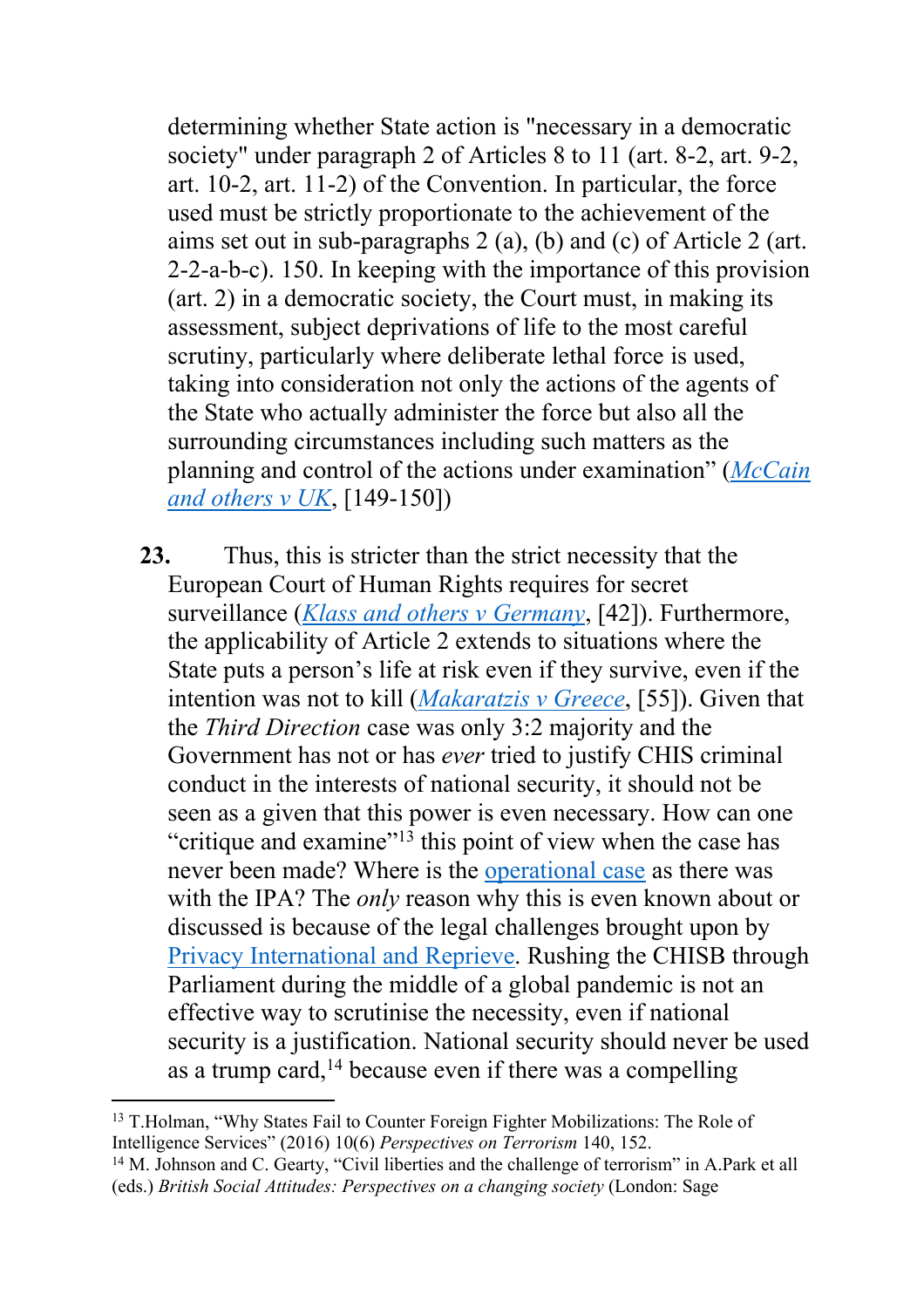justification, this should never permit murder, torture, sexual violence etc. Canada has ruled out crimes that include ["murder,](gardencourtchambers.co.uk/news/the-covert-human-intelligence-sources-criminal-conduct-bill-2020) [torture](gardencourtchambers.co.uk/news/the-covert-human-intelligence-sources-criminal-conduct-bill-2020) [and](gardencourtchambers.co.uk/news/the-covert-human-intelligence-sources-criminal-conduct-bill-2020) [sexual](gardencourtchambers.co.uk/news/the-covert-human-intelligence-sources-criminal-conduct-bill-2020) [offences"](gardencourtchambers.co.uk/news/the-covert-human-intelligence-sources-criminal-conduct-bill-2020), what is this Government's excuse not to?

- **24.** Crime, disorder and economic well-being should *never* be used as justification in this regard. The *Third Direction* case only concerned national security, so there is no reason why the Government felt the need to include these ill-defined grounds.
- **25.** The range of public authorities' able to utilise these authorisations are *highly inappropriate*. Strong business cases for the inclusion of public authorities is required (Joint Committee on the Draft Communications Data Bill, *Draft Communications Data Bill*, (2012-2013 HL 79 HC 479), 137). This has not been met, even with public authorities such as the police, let alone the Food Standards Agency.
- **26.** Measures are not sufficient just because they fall within a class of exceptions i.e. national security (*[Sunday](http://hudoc.echr.coe.int/eng?i=001-57584) [Times](http://hudoc.echr.coe.int/eng?i=001-57584) [v](http://hudoc.echr.coe.int/eng?i=001-57584) [UK](http://hudoc.echr.coe.int/eng?i=001-57584)*, [65]). The Government has failed to demonstrate the need for the CHISB, in terms of the grounds for authorisations (including national security), for the lack of specificity regarding the range of crimes permissible under it, why authorisation is at the hands of the executive, and why there are a plethora of public authorities which can utilise this power. This would violate the ECHR (*[Sunday](http://hudoc.echr.coe.int/eng?i=001-57584) [Times](http://hudoc.echr.coe.int/eng?i=001-57584) [v](http://hudoc.echr.coe.int/eng?i=001-57584) [UK](http://hudoc.echr.coe.int/eng?i=001-57584)*, [63] and [67]).
- **27.** A [proportionality](https://www.gardencourtchambers.co.uk/news/the-covert-human-intelligence-sources-criminal-conduct-bill-2020) assessment is not necessary when the measures here regarded are unnecessary from the outset.

## **Conclusions**

**28.** The Government seeks to introduce the CHISB amidst the revelations during the *Third Direction* case. Not only do they want to consolidate public authorities engaging in criminal activities into statute law, they want to extend the scope of the permissible grounds for criminal conduct and who can authorise this. The CHISB permits any crime to take place, with no restraints, and with no independent authorisation process. History and the present has shown how powers such as these

Publications, National Centre for Social Research 2006/7), p.169.